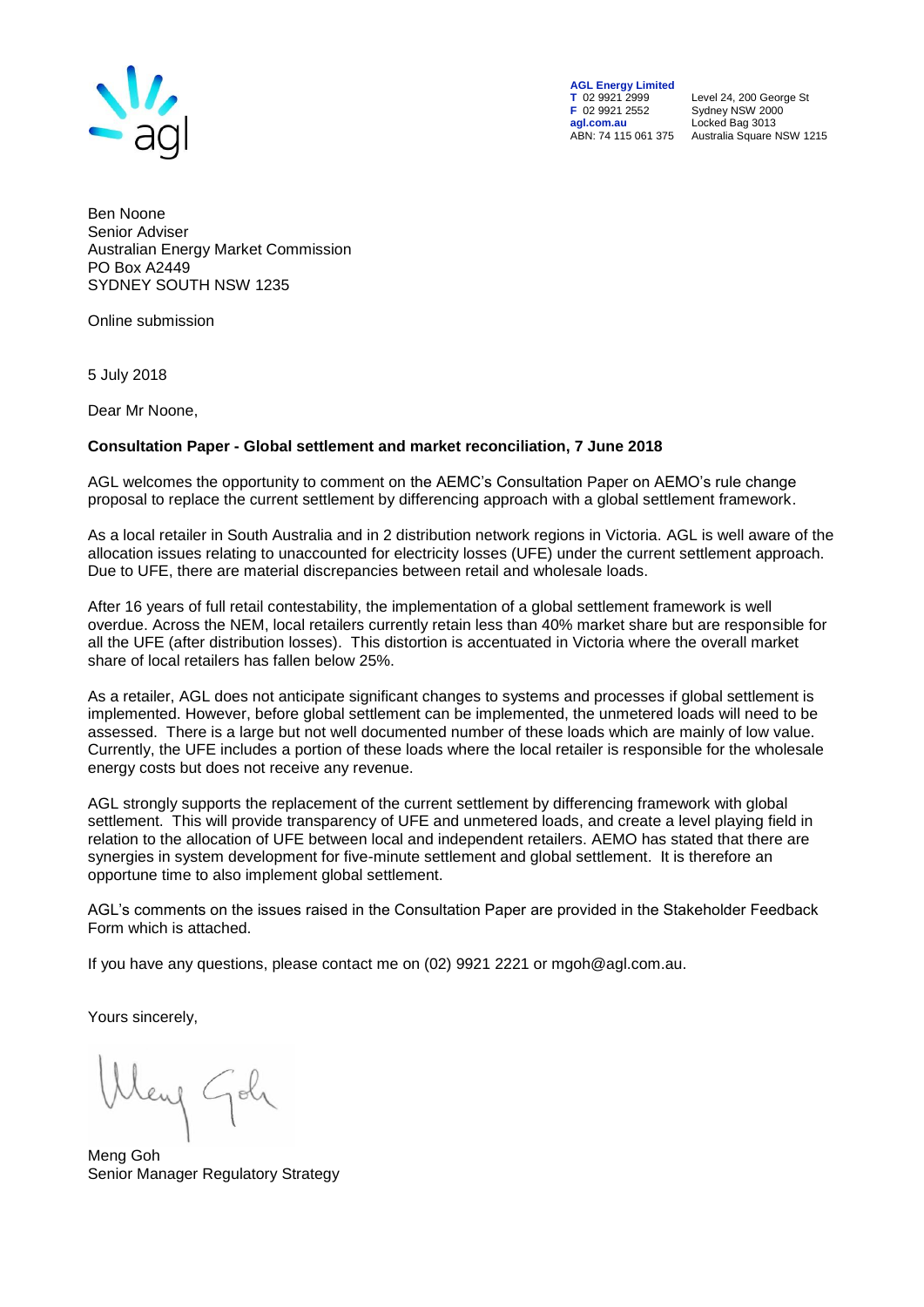## **Stakeholder feedback template**



The template below has been developed to enable stakeholders to provide their feedback on the questions posed in this paper and any other issues that they would like to provide feedback on. The AEMC encourages stakeholders to use this template to assist it to consider the views expressed by stakeholders on each issue. Stakeholders should not feel obliged to answer each question, but rather address those issues of particular interest or concern. Further context for the questions can be found in the consultation paper.

Organisation: AGL Energy Limited Contact name: Meng Goh Contact details (email / phone): [mgoh@agl.com.au](mailto:mgoh@agl.com.au) / (02) 9921 2221

| <b>Questions</b> |                                                                           | <b>Feedback</b>                                                                                                                                                                                                                                                                                                                                                                                                                                                                                                                                                                                                                                                                                                                       |  |
|------------------|---------------------------------------------------------------------------|---------------------------------------------------------------------------------------------------------------------------------------------------------------------------------------------------------------------------------------------------------------------------------------------------------------------------------------------------------------------------------------------------------------------------------------------------------------------------------------------------------------------------------------------------------------------------------------------------------------------------------------------------------------------------------------------------------------------------------------|--|
|                  | Chapter 5 - Section 5.1.1 - Allocating volumes of unaccounted for energy  |                                                                                                                                                                                                                                                                                                                                                                                                                                                                                                                                                                                                                                                                                                                                       |  |
| $\mathbf{1}$ .   | To what extent is the full allocation of UFE to local retailers an issue? | AGL is the host retailer in South Australia and in 2 distribution<br>network regions in Victoria. This to a material issue to AGL.<br>The current settlement by differencing framework results in<br>discrepancies between retail loads and wholesale purchases.<br>Currently, part of the UFE include unrecorded unmetered loads<br>where the local retailer is responsible for the wholesale energy<br>costs but do not receive any revenue for it.<br>In AGL's case, there have been significant unexplained losses<br>particularly in South Australia over many years. In South<br>Australia, AGL's market share by customer numbers is less<br>than 50%. AGL is happy to provide further information to the<br>AEMC if required. |  |
| 2.               | What are the UFE costs and volumes for local retailers?                   | See above                                                                                                                                                                                                                                                                                                                                                                                                                                                                                                                                                                                                                                                                                                                             |  |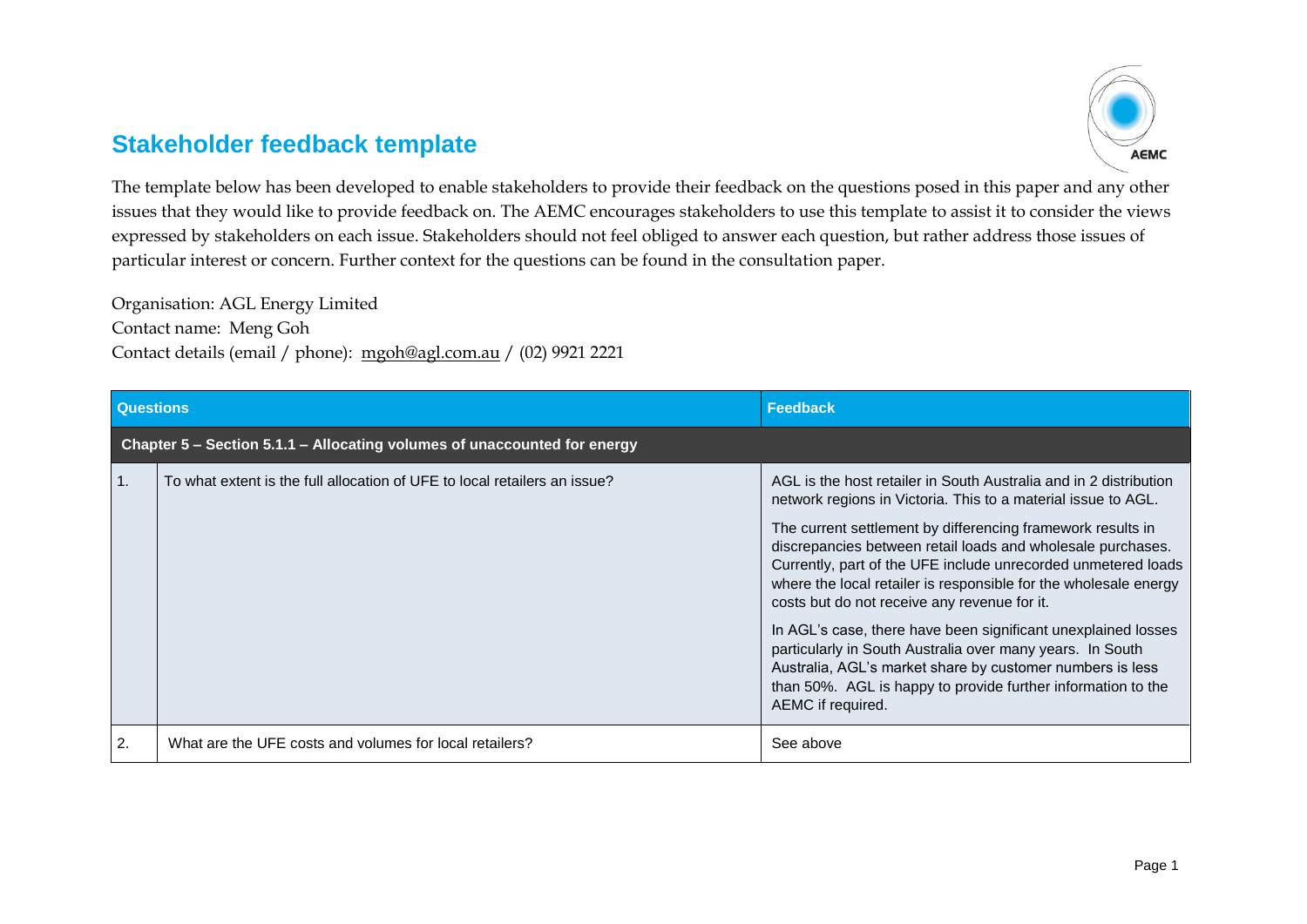| <b>Questions</b> |                                                                                                                           | <b>Feedback</b>                                                                                                                                                                                                                                                                                                                                                                                                                                                                                                                                                                                                                                                                                                                                                                                                                                                                                                                                                                                                                                                                                                                                                   |
|------------------|---------------------------------------------------------------------------------------------------------------------------|-------------------------------------------------------------------------------------------------------------------------------------------------------------------------------------------------------------------------------------------------------------------------------------------------------------------------------------------------------------------------------------------------------------------------------------------------------------------------------------------------------------------------------------------------------------------------------------------------------------------------------------------------------------------------------------------------------------------------------------------------------------------------------------------------------------------------------------------------------------------------------------------------------------------------------------------------------------------------------------------------------------------------------------------------------------------------------------------------------------------------------------------------------------------|
| 3.               | What are your views on AEMO's high level design for global settlement, generally and in<br>relation to allocation of UFE? | AGL considers the high level design to be appropriate.<br>An important part of assessing the UFE is to account for<br>unmetered loads to ensure that it is not included in UFE.<br>Some unmetered loads are charged by DNSPs at a fixed dollar<br>cost without any energy load. It will be significant task to<br>gather an inventory of these unmetered loads in the NEM -<br>number and types of lights - and to establish profiles for them.<br>However, this will be a valuable exercise to understand the<br>energy demand in the NEM and ensure there is an accurate<br>inventory of connections<br>The design of the global settlement should also ensure that<br>data is provided to retailers in a form sufficient to reconcile<br>settlement amounts.<br>It may be useful to consider the approach taken to manage this<br>issue in other countries where there is a global settlement<br>framework.<br>Therefore, the implementation of global settlement will<br>significantly improve the transparency of both unmetered loads<br>and UFE. Importantly, the UFE allocation will provide a level<br>playing field for local and second tier retailers |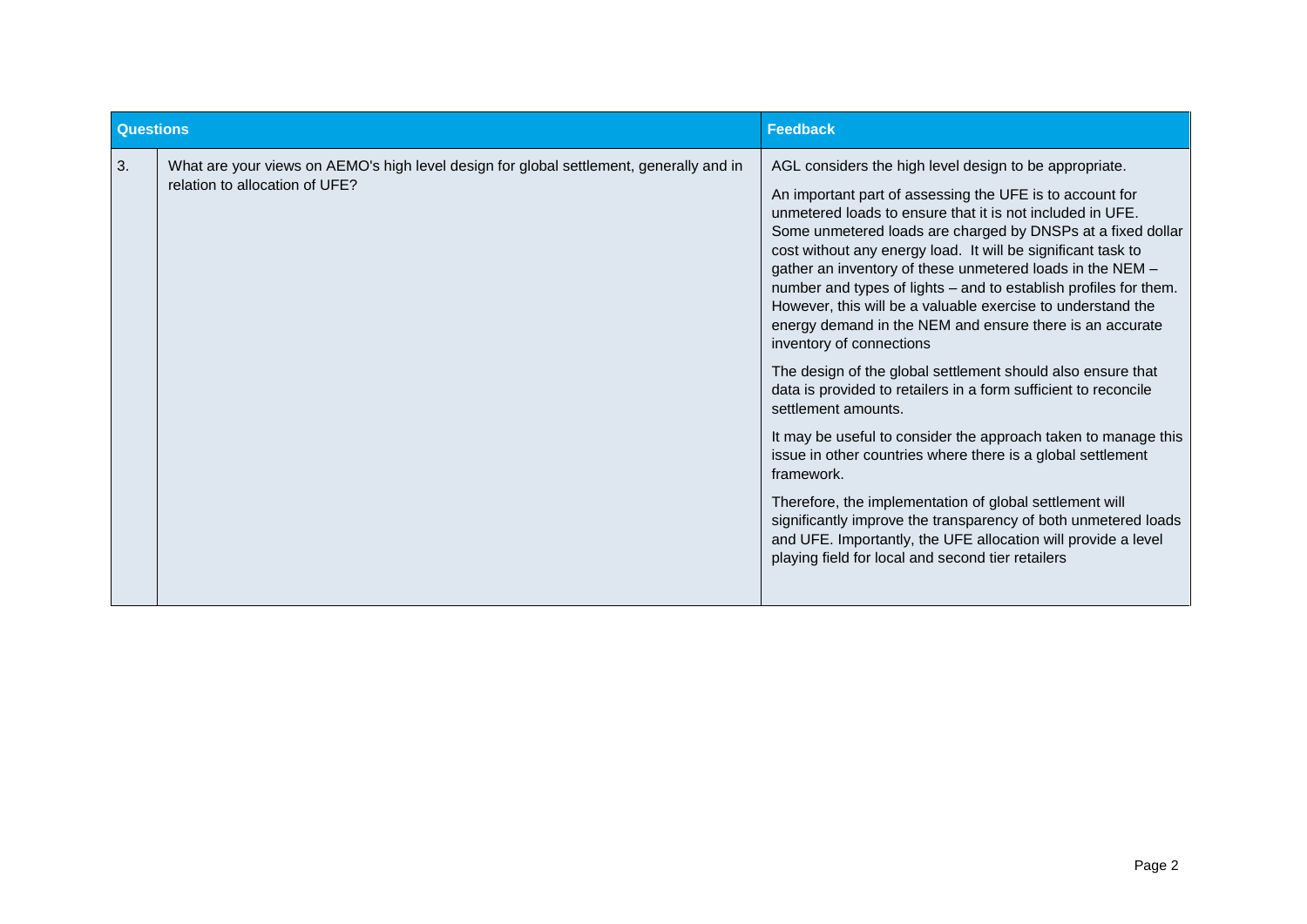| Questions                                           |                                                                                                                                              | <b>Feedback</b>                                                                                                                                                                                                                                                                                              |
|-----------------------------------------------------|----------------------------------------------------------------------------------------------------------------------------------------------|--------------------------------------------------------------------------------------------------------------------------------------------------------------------------------------------------------------------------------------------------------------------------------------------------------------|
| 4.                                                  | What other UFE allocation methods could be suitable and why?                                                                                 | UFE could be treated in the same way that UAFG is treated in<br>gas where there are two models available:                                                                                                                                                                                                    |
|                                                     |                                                                                                                                              | The Victorian model where a benchmark amount is<br>allocated to meters and the network pays or is paid. This<br>places the obligation on the network which is balanced by<br>the retailer.                                                                                                                   |
|                                                     |                                                                                                                                              | The other model, as in NSW, is where the network is<br>responsible for the energy losses which are incorporated<br>into DUOS.                                                                                                                                                                                |
|                                                     |                                                                                                                                              | AGL does not consider that allocation by peak loads to be<br>suitable for an energy-only market like the NEM, but may be<br>more appropriate for a capacity market.                                                                                                                                          |
|                                                     |                                                                                                                                              | Using inter-regional settlements residue is unsuitable as it<br>does not address the key issue of unequal allocation of UFE.                                                                                                                                                                                 |
|                                                     | Chapter 5 - Section 5.1.2 - Effect on pricing of unaccounted for energy costs                                                                |                                                                                                                                                                                                                                                                                                              |
| 5.                                                  | How will local and independent retailers respond to change in the financial responsibility<br>for UFE? In what way and to what extent?       | The proposed design will ensure that UFE is shared equally<br>and encourage both local and independent retailers to take<br>responsibility for issues with customer metering and<br>commercial losses.                                                                                                       |
| 6.                                                  | Do you consider that a move to global settlement would affect retailer competition, and if<br>so, how? How could these effects be addressed? | It provides a level playing field in relation to the energy losses<br>for local and second tier retailers. After 16 years of FRC, local<br>retailers across the NEM retain less than 40% market share but<br>are liable for all of the UFE. In Victoria, local retailers have less<br>than 25% market share. |
| Chapter 5 - Section 5.1.3 - Secondary price effects |                                                                                                                                              |                                                                                                                                                                                                                                                                                                              |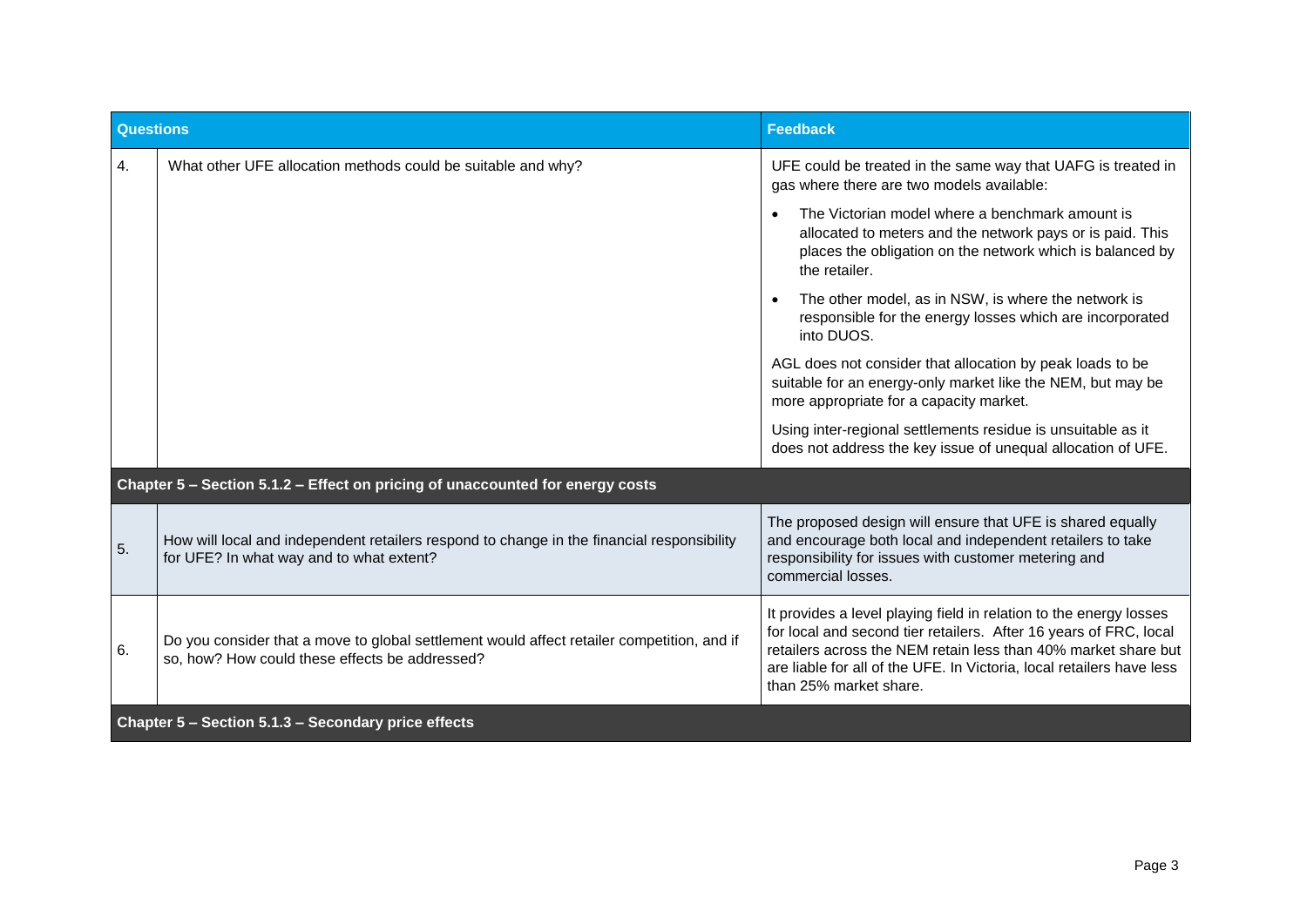| <b>Questions</b>                                                                 |                                                                                                                                                                                                                 | <b>Feedback</b>                                                                                                                                                                                                                                                                                                                                                                                                                                                                                                                                                                     |
|----------------------------------------------------------------------------------|-----------------------------------------------------------------------------------------------------------------------------------------------------------------------------------------------------------------|-------------------------------------------------------------------------------------------------------------------------------------------------------------------------------------------------------------------------------------------------------------------------------------------------------------------------------------------------------------------------------------------------------------------------------------------------------------------------------------------------------------------------------------------------------------------------------------|
| 7.                                                                               | What are your views on the levels of any secondary price effects from global settlement?                                                                                                                        | In relation to green schemes, there will be some adjustments<br>due to the re-allocation of UFE, but the impact will vary<br>depending on the magnitude of UFE and whether the retailer is<br>a local or independent retailer.                                                                                                                                                                                                                                                                                                                                                      |
| 8.                                                                               | How would UFE be treated under the LRET, the SRES and jurisdictional environmental<br>schemes?                                                                                                                  | Retailers' liability under green schemes are based on AEMO's<br>settlement statements which is calculated at the TNI level.<br>AGL anticipates that the UFE share for each TNI will be added<br>onto the settlement amounts in AEMO's statements.                                                                                                                                                                                                                                                                                                                                   |
| 9.                                                                               | Under the proposed global settlement design, what information would be needed on<br>settlement statements to support liability calculations for the LRET, the SRES and<br>jurisdictional environmental schemes? | See point 8.                                                                                                                                                                                                                                                                                                                                                                                                                                                                                                                                                                        |
| Chapter 5 - Section 5.1.4 - Calculating unaccounted for energy - unmetered loads |                                                                                                                                                                                                                 |                                                                                                                                                                                                                                                                                                                                                                                                                                                                                                                                                                                     |
| 10.                                                                              | What are your views on the proposed method for calculating total UFE for a local area?                                                                                                                          | The approach to calculating UFE set out in section 3.2 of the<br>Consultation Paper is reasonable.                                                                                                                                                                                                                                                                                                                                                                                                                                                                                  |
| 11.                                                                              | How should unmetered loads be managed?                                                                                                                                                                          | Currently, some unmetered loads are allocated by networks as<br>energy loads and others by a dollar value. All unmetered loads<br>need to be allocated as an energy load with a relevant load<br>profile produced for each load. The assessment of the<br>inventory – number and type – of unmetered will be integral to<br>the implementation of global settlement but it will also provide<br>important information in the management of the NEM.<br>The second option - agreement by retailer and DNSP - will not<br>be accurate and should only be considered as a last resort. |
| 12.                                                                              | What other categories of loads need to be considered in the UFE calculation?                                                                                                                                    | Unregistered generation such as rooftop solar needs to also be<br>metered appropriately to ensure that the supply is being<br>recognised within the local area.                                                                                                                                                                                                                                                                                                                                                                                                                     |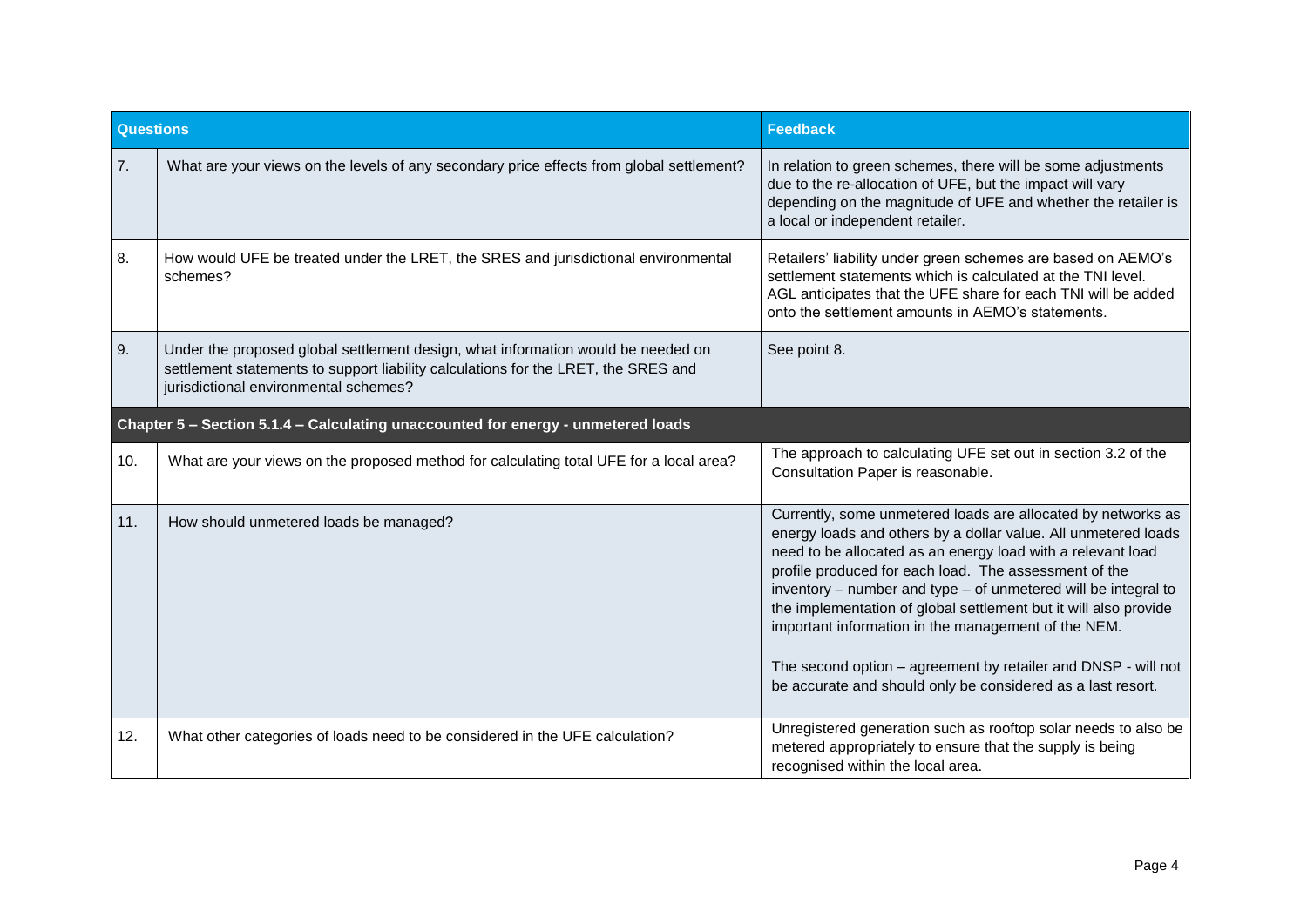| <b>Questions</b>                                     |                                                                                                                                                                                                                                                             | <b>Feedback</b>                                                                                                                                                                                                                                                                                                                                                                                                                                                                                                                                                                                                                                                                                                                                                                                           |  |
|------------------------------------------------------|-------------------------------------------------------------------------------------------------------------------------------------------------------------------------------------------------------------------------------------------------------------|-----------------------------------------------------------------------------------------------------------------------------------------------------------------------------------------------------------------------------------------------------------------------------------------------------------------------------------------------------------------------------------------------------------------------------------------------------------------------------------------------------------------------------------------------------------------------------------------------------------------------------------------------------------------------------------------------------------------------------------------------------------------------------------------------------------|--|
|                                                      | Chapter 5 - Section 5.2 - Treatment of virtual transmission nodes under global settlement                                                                                                                                                                   |                                                                                                                                                                                                                                                                                                                                                                                                                                                                                                                                                                                                                                                                                                                                                                                                           |  |
| 13.                                                  | Are VTNs still an appropriate mechanism for the NEM?                                                                                                                                                                                                        |                                                                                                                                                                                                                                                                                                                                                                                                                                                                                                                                                                                                                                                                                                                                                                                                           |  |
| 14.                                                  | Which classes of customers would be affected if VTNs were removed?                                                                                                                                                                                          |                                                                                                                                                                                                                                                                                                                                                                                                                                                                                                                                                                                                                                                                                                                                                                                                           |  |
| 15.                                                  | What price effects would occur if VTNs were removed?                                                                                                                                                                                                        |                                                                                                                                                                                                                                                                                                                                                                                                                                                                                                                                                                                                                                                                                                                                                                                                           |  |
| 16.                                                  | What are the possible options for treatment of VTNs should the proposed rule be made?<br>Describe any other suitable options (or variations of the options presented).                                                                                      | It may be appropriate to minimise changes in relation to VTNs<br>so that option 3 should be considered. The DNSPs will have<br>an important input into this issue.                                                                                                                                                                                                                                                                                                                                                                                                                                                                                                                                                                                                                                        |  |
| 17.                                                  | Depending on how VTNs are treated under global settlement, DNSPs may incur a once-<br>off cost associated with mapping existing VTN customer meters to a physical TNI. What<br>costs, effort, benefits or synergies would be associated with this activity? |                                                                                                                                                                                                                                                                                                                                                                                                                                                                                                                                                                                                                                                                                                                                                                                                           |  |
| Chapter 5 - Section 5.3 - Global settlement coverage |                                                                                                                                                                                                                                                             |                                                                                                                                                                                                                                                                                                                                                                                                                                                                                                                                                                                                                                                                                                                                                                                                           |  |
| 18.                                                  | Do you agree with AEMO's proposed coverage of global settlement? Are there other<br>situations, perhaps legacy arrangements or future scenarios, where settlement by<br>differencing should be maintained or used?                                          | AGL agrees that there may be situations as pointed out by<br>AEMO where settlement by differencing is appropriate such as<br>an embedded network or bulk supply point with only some<br>child sites which are metered.<br>In existing markets where retail contestability is introduced,<br>AGL suggests that where settlement is being undertaken, it is<br>appropriate to apply a global settlement framework. This will<br>establish the data flows for the market, identify the level of<br>UFE within that market and encourage the host retailer and<br>distribution network business to resolve high levels of UFE<br>prior to contestability. It is also possible that the costs of<br>setting up a global settlement framework in the first place is<br>likely to be much lower in the long run. |  |
| Chapter 5 - Section 5.4.1 - Implementation timing    |                                                                                                                                                                                                                                                             |                                                                                                                                                                                                                                                                                                                                                                                                                                                                                                                                                                                                                                                                                                                                                                                                           |  |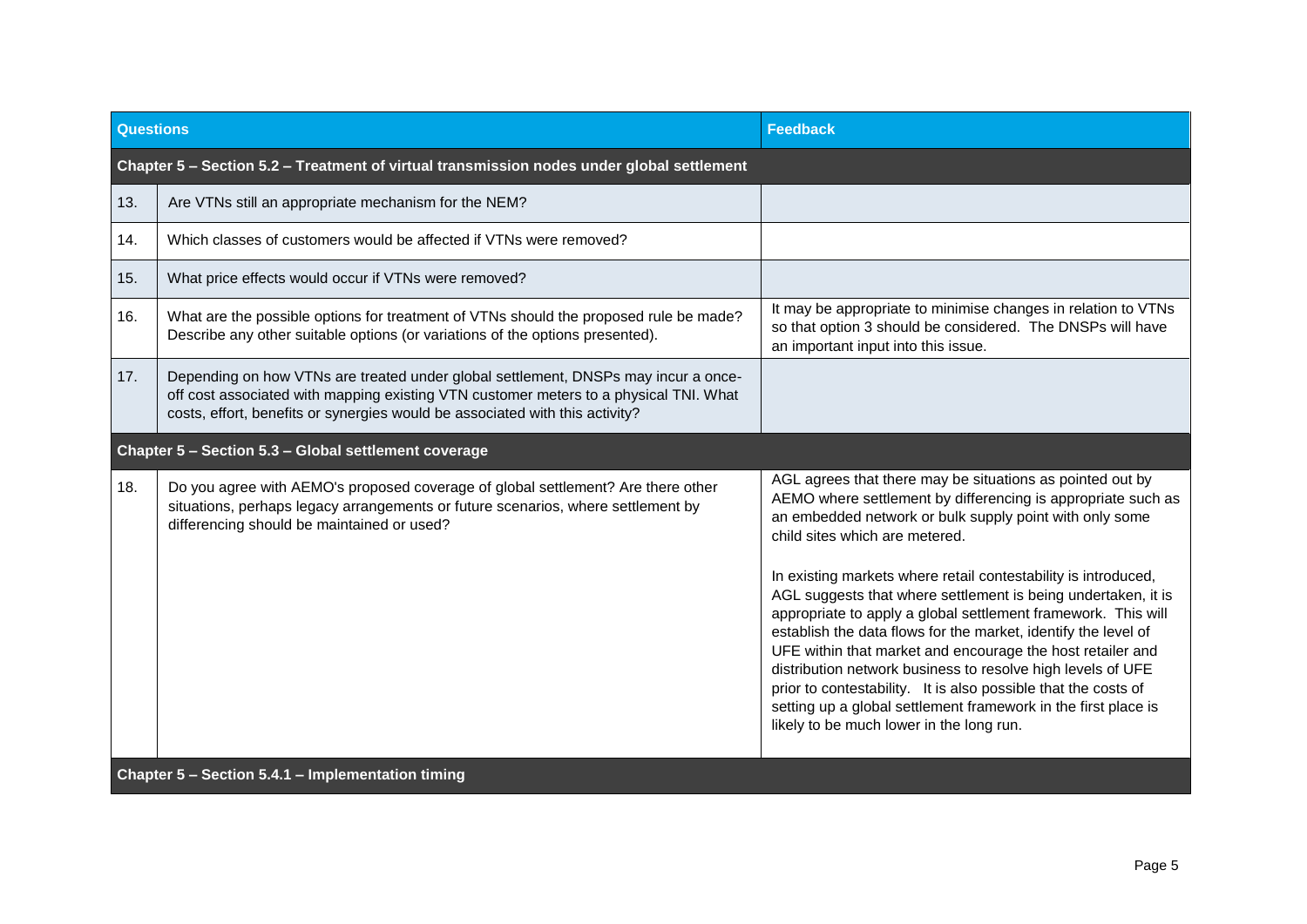| Questions                                                    |                                                                                                                                                                                  | <b>Feedback</b>                                                                                                                                                                                                                                                                                                                                                                                                                                                                                                                                                                                                                                                                             |
|--------------------------------------------------------------|----------------------------------------------------------------------------------------------------------------------------------------------------------------------------------|---------------------------------------------------------------------------------------------------------------------------------------------------------------------------------------------------------------------------------------------------------------------------------------------------------------------------------------------------------------------------------------------------------------------------------------------------------------------------------------------------------------------------------------------------------------------------------------------------------------------------------------------------------------------------------------------|
| 19.                                                          | What are your views on a start date for global settlement?                                                                                                                       | AGL's preference is for global settlement to be introduced as<br>soon as possible. However, the timeframe for the<br>implementation of global settlement will depend on the timing<br>required to establish the inventory and load profiles of the<br>unmetered loads.<br>Although the system development of global settlement and<br>five-minute settlement will be concurrent, there is no<br>requirement for both to commence at the same time.<br>An option to consider is to commence global settlement<br>reporting ahead of implementing the actual settlement. This<br>could encourage action to minimise high levels of UFE, if<br>present, prior to actual settlements occurring. |
| 20.                                                          | What are your views on a staged commencement of global settlement, for example, by<br>jurisdiction or distribution area? How would a staged commencement best be<br>implemented? | There seems no reason to stage the start date as the changes<br>would have been tested and many retailers operate in multiple<br>jurisdictions, in particular, the host retailers<br>It may be possible to stage global settlement reporting ahead<br>of actual settlement.                                                                                                                                                                                                                                                                                                                                                                                                                 |
| 21.                                                          | What are your views on aligning the IT system development for global settlement with<br>that of five minute settlement?                                                          | This is appropriate as AEMO has assessed that there are cost<br>savings by aligning the IT development for both changes at the<br>same time.                                                                                                                                                                                                                                                                                                                                                                                                                                                                                                                                                |
| 22.                                                          | What timeframes would be required for AEMO, retailers, DNSPs and MDPs to upgrade<br>internal processes, procedures and IT systems for global settlement?                         | AGL does not anticipate this to be a significant issue for<br>retailers. DNSPs may have to develop better load algorithm<br>systems for unmetered supplies and provide them in standard<br>metering files.                                                                                                                                                                                                                                                                                                                                                                                                                                                                                  |
| Chapter 5 - Section 5.4.2 - Implementation costs and savings |                                                                                                                                                                                  |                                                                                                                                                                                                                                                                                                                                                                                                                                                                                                                                                                                                                                                                                             |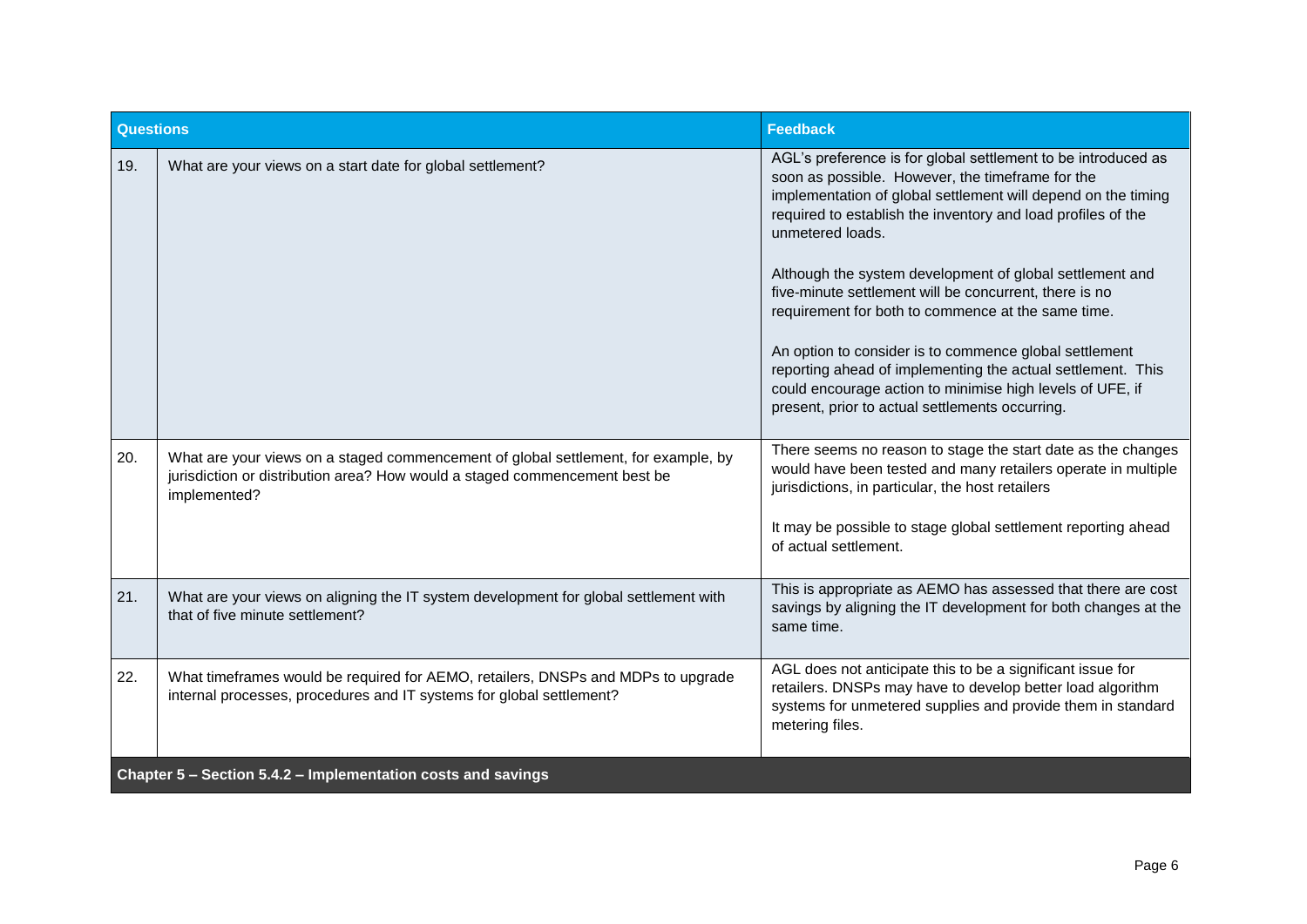| <b>Questions</b>                                                                    |                                                                                                                                                                           | <b>Feedback</b>                                                                                                                                                                                                                                                                                                                                                                     |
|-------------------------------------------------------------------------------------|---------------------------------------------------------------------------------------------------------------------------------------------------------------------------|-------------------------------------------------------------------------------------------------------------------------------------------------------------------------------------------------------------------------------------------------------------------------------------------------------------------------------------------------------------------------------------|
| 23.                                                                                 | What are the costs, synergies and risks involved in upgrading IT systems to<br>accommodate global settlement?                                                             | AGL does not anticipate that there will be significant costs to<br>implement global settlement.                                                                                                                                                                                                                                                                                     |
| 24.                                                                                 | A move to global settlement would increase data handling because MDPs would need to<br>send additional data to AEMO. What would the incremental cost of this activity be? | The MDPs currently deliver all meter data to the local retailer.<br>Under global settlement, this will to be delivered to AEMO<br>instead. The key change for the MDPs is to provide the local<br>retailer with meter relevant only to customers where the local<br>retailer is the FRMP. AGL does not anticipate that there will be<br>significant incremental cost of doing this. |
| 25.                                                                                 | What level of savings would there be from MDPs no longer needing to support and<br>deliver an AEMO specific data file?                                                    |                                                                                                                                                                                                                                                                                                                                                                                     |
| 26.                                                                                 | What level of savings could be expected by retailers from reduction in settlement<br>statement reconciliation?                                                            | Minimal change in NMI / network reconciliation.<br>Substantial improvements for local retailers in aligning<br>wholesale and retail positions.                                                                                                                                                                                                                                      |
| 27.                                                                                 | Are there any other costs that market participants may incur if there is a move to global<br>settlement? If so, what are they?                                            | As a retailer, AGL does not anticipate that there will be<br>material costs involved.                                                                                                                                                                                                                                                                                               |
| 28.                                                                                 | What contract issues need considering?                                                                                                                                    | In cost pass-through contracts, UFE may need to be accounted<br>for if it is not covered under other provisions of the contract.                                                                                                                                                                                                                                                    |
| Chapter 5 - Section 5.4.3 - Implementation - consideration of non-market generators |                                                                                                                                                                           |                                                                                                                                                                                                                                                                                                                                                                                     |
| 29.                                                                                 | How should non-market generators be accommodated under a global settlement<br>framework?                                                                                  | UFE will be allocated to retailers only. There should be no<br>impact on non-market generators if they have appropriate<br>meters installed.                                                                                                                                                                                                                                        |
| Other comments on the rule change request or consultation paper                     |                                                                                                                                                                           |                                                                                                                                                                                                                                                                                                                                                                                     |